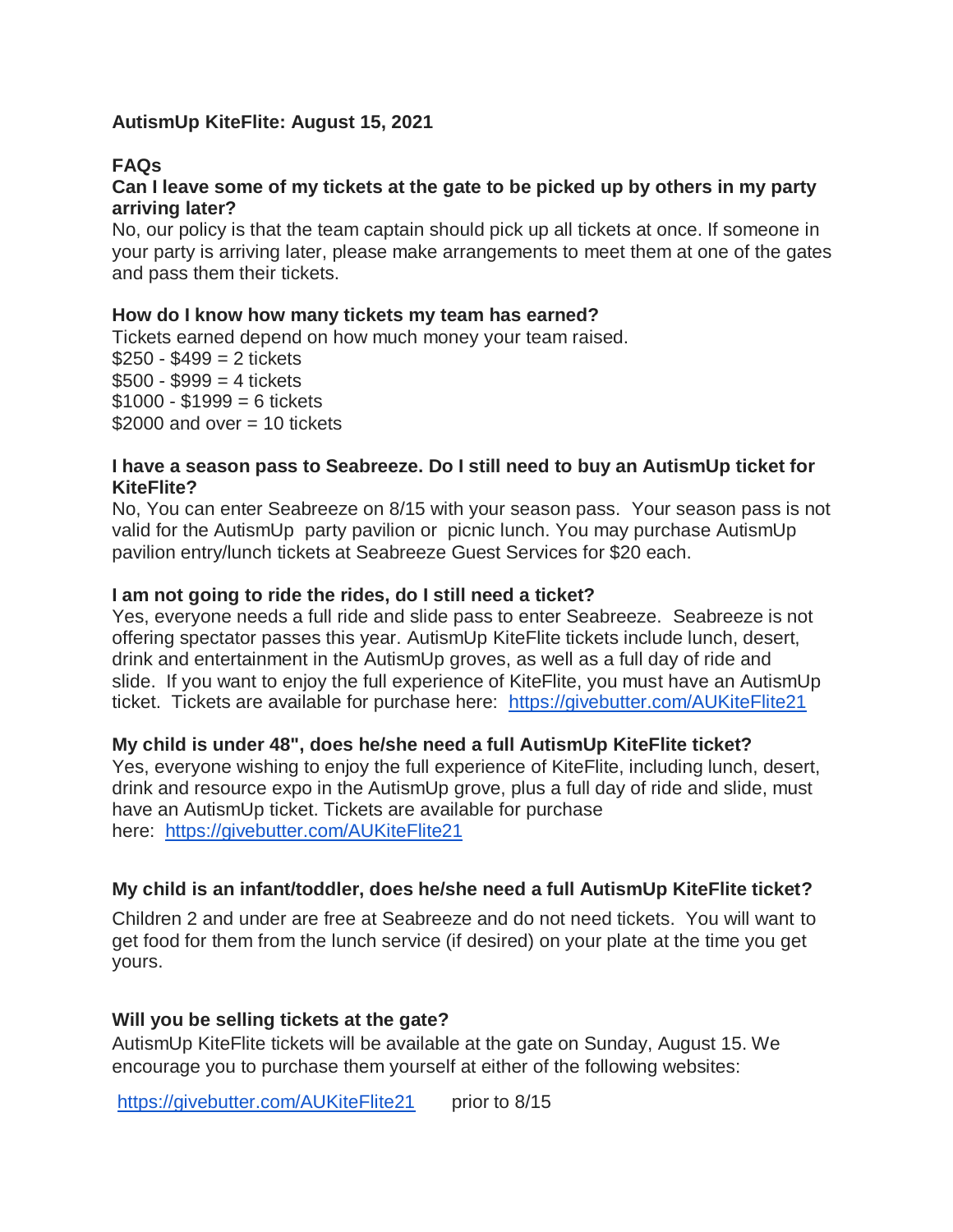#### [kf2021.givesmart.com](http://www.kf2021.givesmart.com/) on 8/15

**NOTE:** You do not need to enter every attendee's name and contact information, only the purchasers. Just skip over that part in either system.

We will be at the gate to accept cash purchases as well.

# **How long will you be at the gate for ticket pickup/purchase?**

AutismUp volunteers will be at the gate until sometime between 1 and 2. After that a sign will be posted with phone number you may call and someone will bring you tickets.

## **I cannot attend on 8/15, can I still bid on auction items?**

Yes! You can bid on silent auction items. Text kf2021 to 76278 OR visit kf2021.givesmart.com to Register. Then use your Welcome link to VIEW ITEMS, Browse and Bid. Auction closes at 2:15pm on 8/15. Winners will be notified by text message with a link to pay. You may pick up your winnings at AutismUp, Monday – Friday from 10-4.

## **How much are KiteFlite Tickets?**

Tickets are \$50 each, include 1 full day ride and slide pass for 8/15 as well as entry to the AutismUp party pavilion, lunch, drinks, dessert, and entertainment.

Purchase them here:

| https://givebutter.com/AUKiteFlite21 | prior to 8/15 |
|--------------------------------------|---------------|
| kf2021.givesmart.com                 | on $8/15$     |

## **What is the timing of KiteFlite activities?**

| <b>Kite Parade:</b>        |                                                                    |
|----------------------------|--------------------------------------------------------------------|
| 10-10:30am                 | March Team Check In (team captains)                                |
| $10:30 - 10:45$ am         | <b>Opening Ceremony</b>                                            |
| $10:45 - 11$ am            | Kite parade led by AU Ambassadors, The Bradshaw Family             |
| At end of parade           | Team can enter their team kite into the kite juding contest in the |
|                            | party pavilion - winners announced at 2pm                          |
| <b>Festival Activities</b> |                                                                    |
| $10am - 2pm$               | Resource Expo                                                      |
| $10am - 2pm$               | Tie Dye, Face Painting, Tattoos                                    |
| $11am - park close$        | Rides open (some rides and slides open at 11, the rest at noon)    |